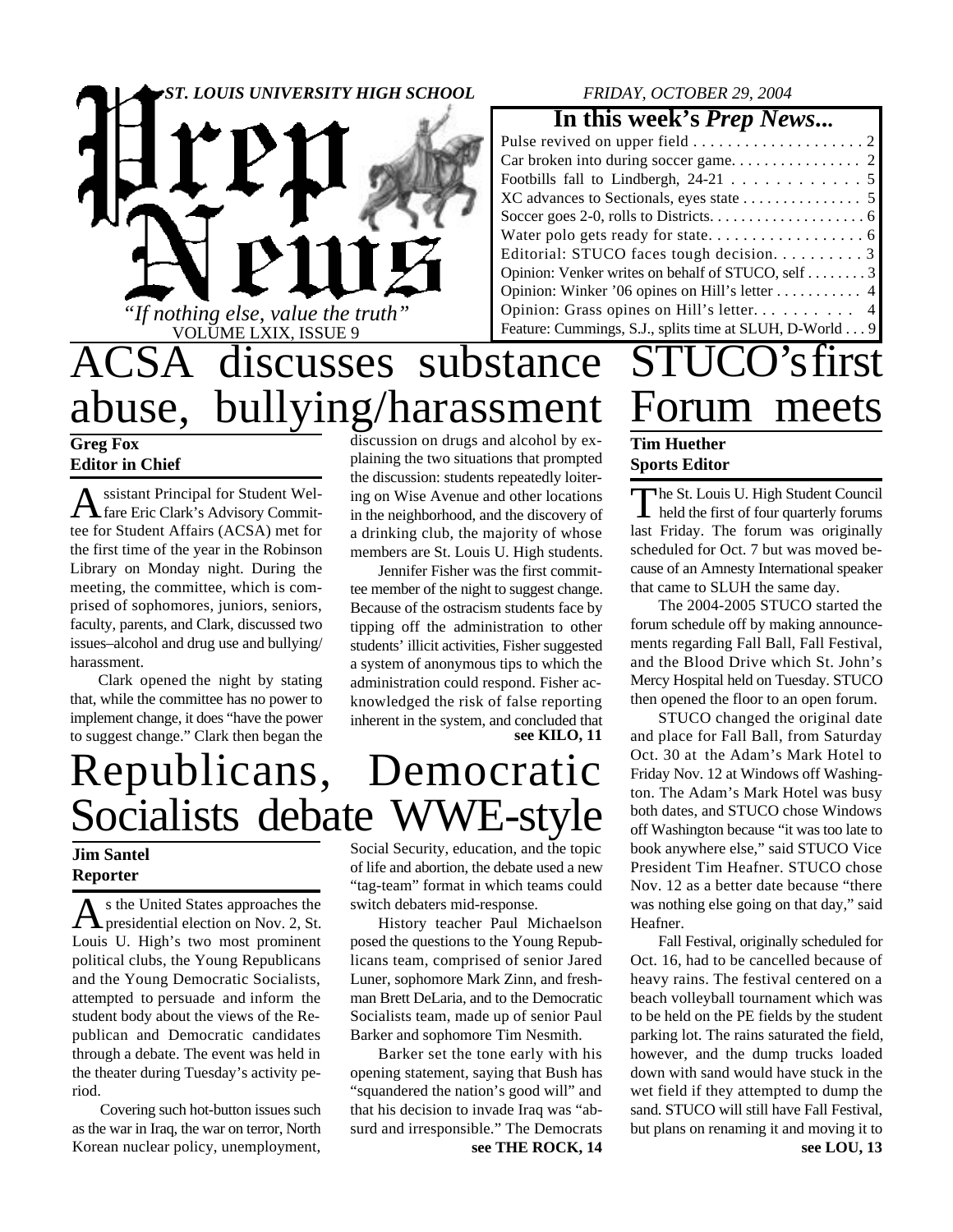# 2 **Sports News** October 29, 2004

# It's Alive: Pulse revived on upper field, in commons

#### **Brian Krebs Core Staff**

 $\prod_{\ldots}$ ast Friday marked the official "Revival" of The Pulse, St. Louis U.

High's student-run radio station, with after school festivities.

In the center of the Upper Field on a foot-high platform stood "DJ Yanix" and "DJ Mark," who blasted the surrounding campus with their beats. The latter, Mark Emmanuel ('00), founded The Pulse in 1999, and, according to current leader senior Brad Tissi, Emmanuel "had to fight with everybody to get (The Pulse) gothat we're going." Added Tissi, "(People) could hear it through the outer walls. They definitely heard. That was the purpose and that's what it accomplished."

The Pulse neither made nor spent



money on the event. I n the fut u r e , T i s s i hopes to make the necessary progress to get

up and running by the start of the second semester. But Tissi admits, "It's gonna be a really big challenge, but we'll see if we can get there."

One possibility is the return of the "Bandapasluhza," a rock/alternative band showcase. Tissi also added, "We're working on expanding. We've got someone looking into (installing speakers) in the rec room."

The Pulse is working towards broadcasting SLUH sports events such as football, soccer, and basketball contests between SLUH and their opponents.

In addition to Pulse members, other students praised Friday's sounds as well. As he listened outside the commons to Kincaid's version of the Super Mario Bros. theme and 50 Cent, junior Dan Finucane said, "I never really knew that (the Pulse) left and I'm glad to hear music bumping through the halls again."

**A Pulse DJ spins and responds to a student's queries.**

# ar broken into on student lot

#### **Kyle Kloster Core Staff**

Let Monday, during St. Louis U.<br>
High's soccer game against<br>
Lindbergh, a burglar damaged and looted ast Monday, during St. Louis U. High's soccer game against the car of Cheryl Irvin, who was watching her son Tom play in the match.

According to Tom, the vandalism and theft occurred between 6:00 p.m. and 6:30 p.m, when someone stole Irvin's purse after smashing through a window in her car, which was parked in one of the angled spaces behind the south fence of the stadium off Berthold Avenue.

 Irvin noticed the broken window when she returned to her car from the soccer game and checked inside of her car. Tom remarked, "She doesn't run, she's never in that big of a hurry, but she came running across the field and told us that they took it all."

 Irvin told her family that someone had broken a window of her car and taken her purse and possibly other items. The family then spoke to varity soccer coach and Director of Security Charlie Clark. Clark had the Irvins telephone the police, and then, while waiting for the arrival of the police, he helped the Irvins search the student parking lot and nearby warehouse areas with flashlights in case the criminal had dumped any stolen items.

 Although a security guard was on duty at the time, according to Director of Facilities Patrick Zarrick, the guard was stationed inside the guardhouse near the student entry to the building. Clark added that there were three events at SLUH that night, causing a lot of traffic to enter and exit the lot, which shielded this part of the parking lot from the guard's vision.

 Irvin estimated a \$300 to \$500 loss, which include some mementos of Irvin's father that she has carried with her since his funeral, in addition to the \$100 broken window.

When they arrived home and phoned the credit card companies to cancel her cards, they discovered that the criminal had already used her credit card in an Amoco (BP) gas station in St. Louis at 6:49 p.m. Irvin has hired a private investigator to recover her purse and other property.

ing." DJ Yanix is a friend of Emmanuel's from Chicago who played at some clubs at St. Louis University.

Indoors, just outside of the student commons stood "DJ Spitfire," junior Si Kincaid. While Kincaid lent students his musical talents, "MC Eddie," junior Eddie Szewczyk, entertained the crowd effortlessly with words, already a broadcast veteran thanks to his experience with both SLUH's Broadcast Club and Radio Disney.

Kincaid's "scratches" drew immediate attention from students in the early minutes after the end of school. Seniors Chris Cahill and Domenic Laury both rapped at one point in Kincaid's performance. Towards the end of the afternoon, a few students went on the other side of the turn-tables, and Kincaid taught them the basics in his craft.

Throughout the course of the event, Tissi went back and forth from the two stations, giving away free music paraphernalia, such as posters, stickers, and the occasional CD.

Overall, Tissi is glad with how things went. "The whole purpose was just to get the word out...to get everybody to notice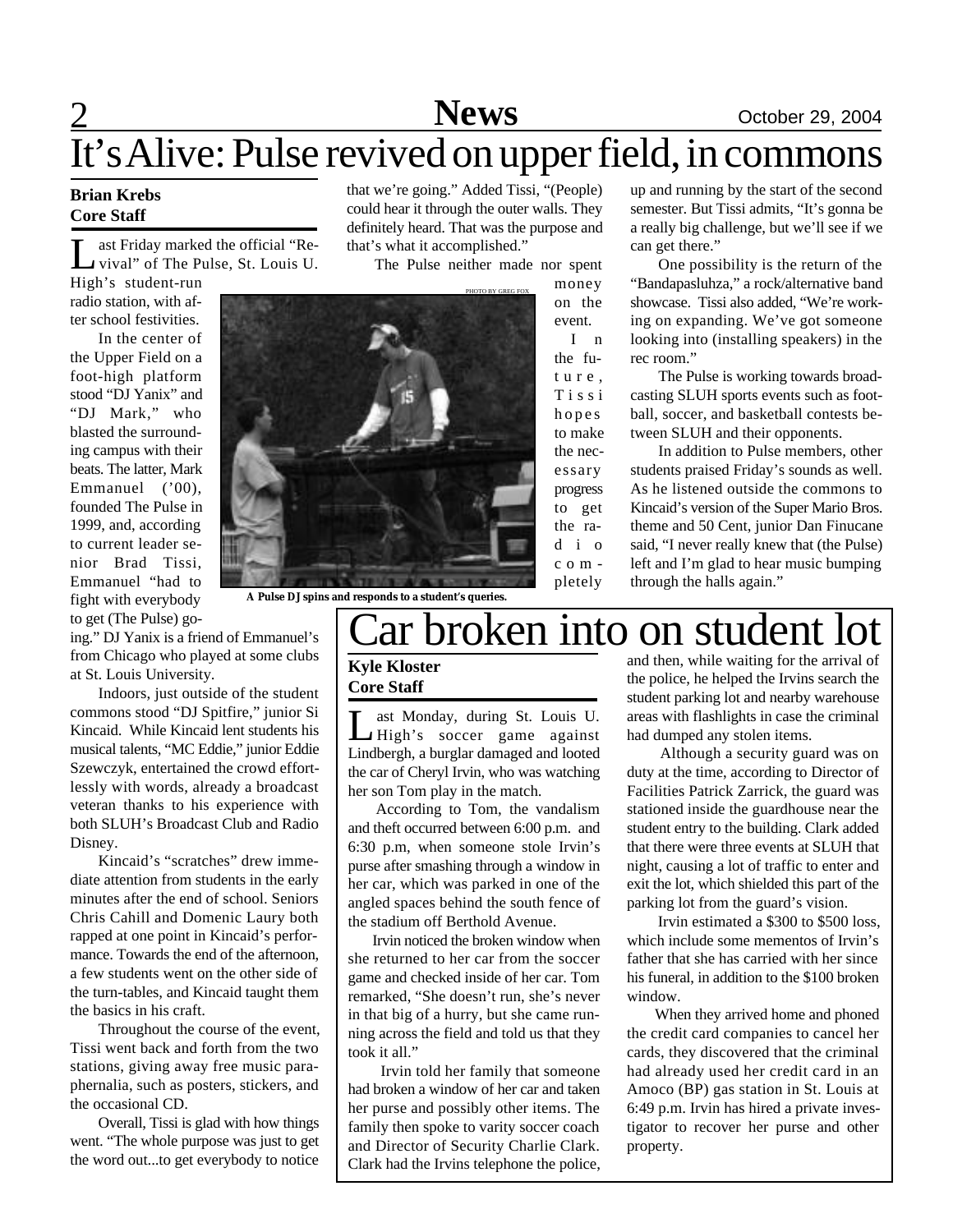# October 29, 2004 **Opinion** 3

# EDITORIAL **Are our leaders leading?**

On any broadcast of a SLUH football game, aside from the athletes, the STUCO Blue Crew attracts the most attention of the video cameras. SLUH's most popular social event is the STUCO Back to School Mixer, attended this year by 3,800 high school students. The STUCO religious commissioner reads the afternoon prayer, and during homeroom, the spirit brigade sometimes runs through the homerooms screaming out the weekend's big soccer or basketball game. The Student Council is the most visible student organization at SLUH.

Though STUCO has worked hard and tried to make SLUH a better place, STUCO has still failed in certain key areas. These failures are not unique to this year's Student Council, as past STUCOs have also struggled with the same problems. While this STUCO has met the expectations set by past STUCOs, we believe they are capable of much more.

The most important area that we believe STUCO has failed in is leadership. While individual members provide good examples of leadership, as a whole STUCO provides few positive examples. Student Council's own constitution states that one of its purposes is to "set an example by representing good moral and responsible behavior." We ask you, do you look to STUCO for examples of moral and responsible behavior? Confronting a lack of school spirit with a cheer requires little strength and conviction when compared to confronting students who bully, drink alcohol, or use drugs. When real leadership is required, STUCO seems to disappear from their position as leaders.

Because STUCO often fails to live up to its responsibilities as real leaders of the student body, they fail to represent the school in matters beyond school spirit. What is STUCO's stance on the loitering in the neighborhood? On the expansion plans of Vision 2000? On SLUH's drug and alcohol policy? One of STUCO's stated purposes is to "represent student voice on issues of concern." How can they represent our voice when they have no position on key issues to the school that affect all of us?

Two years ago, the STUCO room was shut down for roughhousing. Last year the room was also closed. This year, the room was closed for obscenities written on the walls. STUCO officers attempted to erase or mark out the obscenities shortly after they were written, but that such graffiti occurred at all angers us.

At the beginning of the year, STUCO held two assemblies announcing that Community was to be their main theme for the year. That is a high ideal, impossible to follow perfectly, but the writing of obscenities and the defamation of another member of the SLUH community in the STUCO room and on the STUCO walls does not just fall short of that ideal, it severely violates it. That STUCO, the group that represents us, has to have their office shut down annually for any offense reflects badly on the community whom they represent.

As STUCO wrote in their apology, many of the sources of these problems germinate and grow in the Student Council room. The room where STUCO holds its meetings and organizes events also serves as a senior lounge where some seniors can come and hang out. This dual role exposes the key decision for STUCO. Does the Student Council want to serve as the student lounge, physically and spiritually, for the school, or does STUCO want to inspire the community to be something greater? The two options are by no means mutally exclusive, but currently one far outweighs the other.

Many will think that our expectations are too much for STUCO or we are being arrogant or too judgmental, but we believe that our leaders should appeal to the greatest and most good in all of us instead of appealing to our mediocre selves. The Student Council should lead SLUH forward and not drag the school along, keeping pace with the status quo. We believe our STUCO officers and commissioners have the character required for this task and will rise to this challenge.

# **LETTERS TO THE EDITORS**<br>STUCOresponds to closing Venker discusses Venker discusses respect

To the Editors:

Recently there have been some degrading remarks written on the walls of the STUCO room. We, STUCO, would like to apologize for the presence of those insults on our walls, and especially apologize to those who were hurt and offended by those comments. Regardless of who is responsible for the writing on the wall, it is the STUCO room, and we are sorry for not dealing with the writing properly.

Part of the problem I and my fellow STUCO members face is that our room is also used as a type of senior lounge. While fun, this dual purpose puts us in a hard spot. When bad things happen in our room, such as this recent vandalism, we have limited choices: tell people to stop or close the room. If we tell people to stop and they do not, we take the blame because it is our room. On To the Editors:

At the beginning of the year, STUCO organized an allschool assembly on community which included a talk on respect and followed last year's talk which had the respect theme. If we all respected each other, people would not be turning in their fellow classmates for activities not even affiliated with the school. People would not go behind somebody's back when they have a problem and deface the STUCO room. If we all had respect we would talk to each other about these problems. We all need to realize that people have different opinions and are entitled to them. The way to make change is not to verbally or physically attack, abuse, or punish somebody. That approach leads only to resentment of the other person and a further separation of views, not to mention the destruction of the community.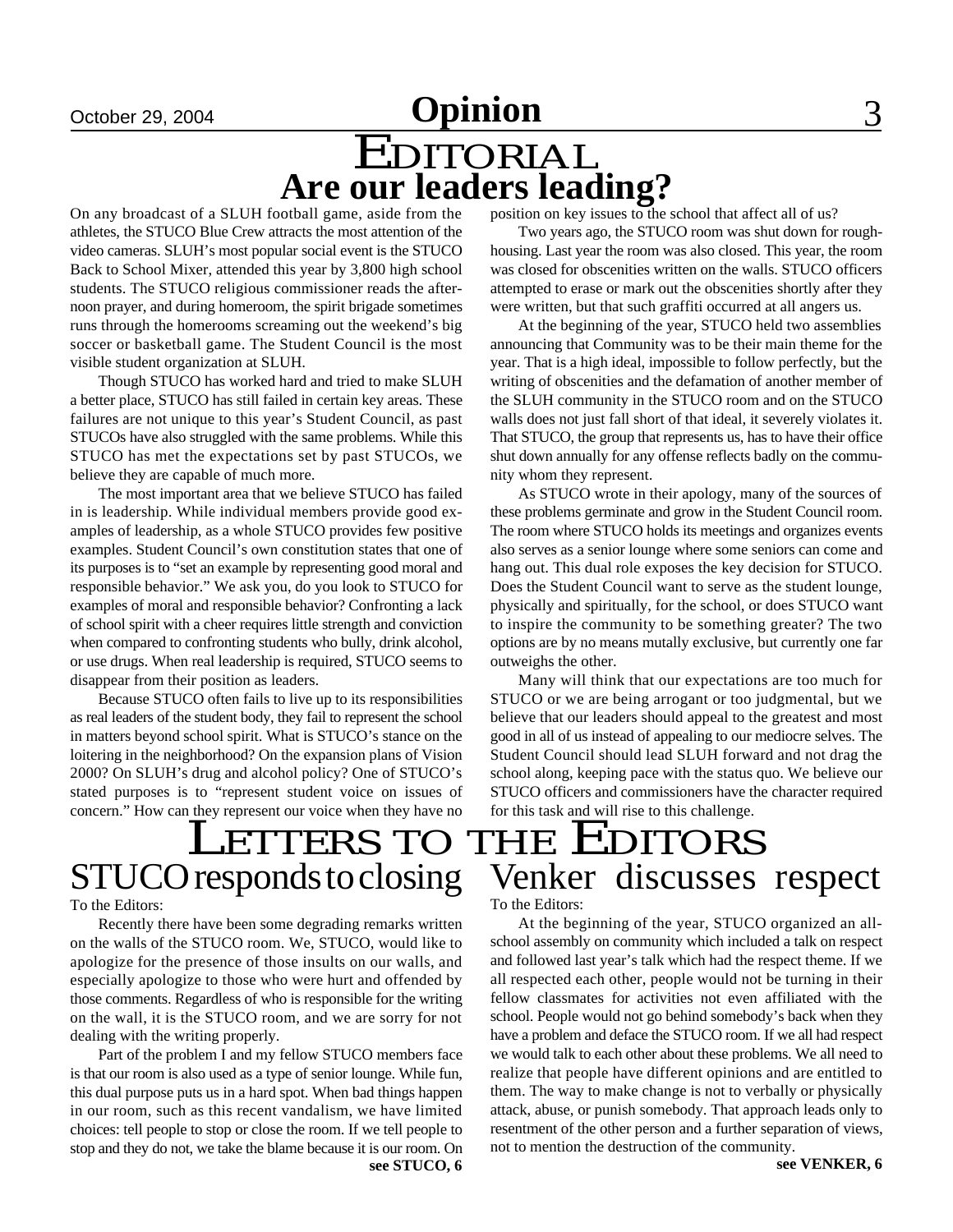## $\textbf{Opinion}$  October 29, 2004

# LETTERS TO THE EDITORS Winker '06 (left), Grass (right) respond to Hill's letter

To the Editors:

First of all, I would like to say that I have not read Archbishop Burke's Pastoral Letter, but I did read the special in the *Prep News* last Tuesday and have made it a habit of mine to study Church doctrine and how it relates to me and society as a whole. That being said, Mike's letter from last week was full of contradictions and misinformation, and was a poor use of reason to come to a conclusion, if there was one.

Mike's statement that he is "open to the possibility that [the Church is] wrong" goes against *Canon Law 212 §1,* which states that "the Christian faithful are bound to follow with Christian obedience those things which the sacred pastors, inasmuch as they represent Christ, declare as teachers of the faith." Mike said he is open to believing that Jesus, actively speaking through the Archbishop, is wrong on his stance on the "five 'intrinsically evil acts.'" Canon Law clearly says that Burke was correct in speaking to instruct the faithful on their "civic responsibility" to vote with their conscience, which has hopefully been developed by good morals and the teachings of the Church. I applaud Mike because "according to the knowledge, competence, and prestige which [he possesses], [he has manifested] to the sacred pastors [his] opinion on matters which pertain to the good of the Church and [has made his] opinion known to the rest of the Christian faithful"*(Can.212 §3),* that is, to us through his letter. I understand that it is not easy to believe everything spoken in the context of Church teaching by our pastors, that is the priest, bishops, cardinals, and especially the Pope, but we are called to have faith in a time of doubt.

Archbishop Burke said in his letter that "homosexual acts are intrinsically evil," which is what the Church has always taught. However, one could confuse homosexuality with homosexual acts. Allow me to explain them so that there is no confusion when I get to the really good stuff; homosexual acts are no more wrong than heterosexual acts. The Church condemns any sexual act done outside of a marriage, which is a little something called chastity. Chastity is the respect of sexuality so as you keep it in the proper context; that is, marriage between a man and a woman. Before you ask how I came to define marriage as between a man and a woman, read Matthew 19:5, Mark 10:7, Ephesians 5:31, and for fun, Genesis 2:20-24. So why "exclude" homosexuals from the acceptance of Jesus? They aren't. Homosexuals "must be accepted with respect, compassion, and sensitivity,"(*CCC 2358*) but to allow them to have sex would be "contrary to the natural law"(*CCC 2357*) and would "close the sexual act to the gift of life,"(*CCC 2357*) which it is meant for (Cf. Gen. 1:28, CCC 2368). Homosexuals are not "den[ied] salvation" as Mike put it, but rather they "are called to chastity. By the virtues of self**see WINKER, 6** To the Editors:

It is 1:00 a.m, and I am sitting in my dorm room. "Why am I about to write this letter" is like a broken record in my brain. I am in college, a girl, and have obviously never attended SLUH, but somehow that does not seem to matter. Mike Hill is wrong, and if I have to be the one to tell him that, then so be it. Mike wrote, "I agree that it would be arrogant to say that I know better than the Church." Whether or not this was your intention, Mike, this is what you did.

A democratic system takes on good faith that those privileged individuals with voting capabilities will vote as informed citizens. "Informed" is not only having seen the candidate's name on a lawn sign but actually knowing the positions and beliefs of that candidate. An informed public has done its homework, watched the game tape, and is prepared for an election.

It is my sincere belief that our only purpose in life is to serve God. Someday, we will answer to His judgment and should live our lives knowing that when we die, God will question the decisions we made in this lifetime. I am a Catholic because at the end of the day, I feel the Catholic Church has more of the truth than any other religion out there. If you identify yourself with an entity, should you not be in accord with their beliefs and practices? I feel that you should. People who are willing to say they are Catholic have a responsibility to be a witness to their faith. If the Catholic Church strongly opposes abortion, yet its members vote for candidates that deny the sanctity of life in their policies, what message is being sent?

Political knowledge can come from a variety of sources which sources you choose to get that information from says something about you as a person. I got my information from the Catholic Church. I chose to concede that the Church is an authoritative source of information and in doing so, voted in adherence to things such as an archbishop's pastoral letter. When my Church asks me to make human life a priority, I willingly do so. When a Catholic's voting record is in conflict with Catholic beliefs, nothing is accomplished. Positive change, such as the reversal of the abortion verdict, will only occur when Catholics can unite. When voting, ask yourself, "Am I really a Catholic? or is God just a coat I wear on Sunday for an hour and take off immediately after leaving Mass early?"

I beg you to pray about the upcoming elections. Take God with you into the polling place and make Him your source of information. See the issues as God himself would see them. That is all anyone can ask of you as a Catholic—to vote as you feel God himself would vote. Thank you, and God bless.

Anne Grass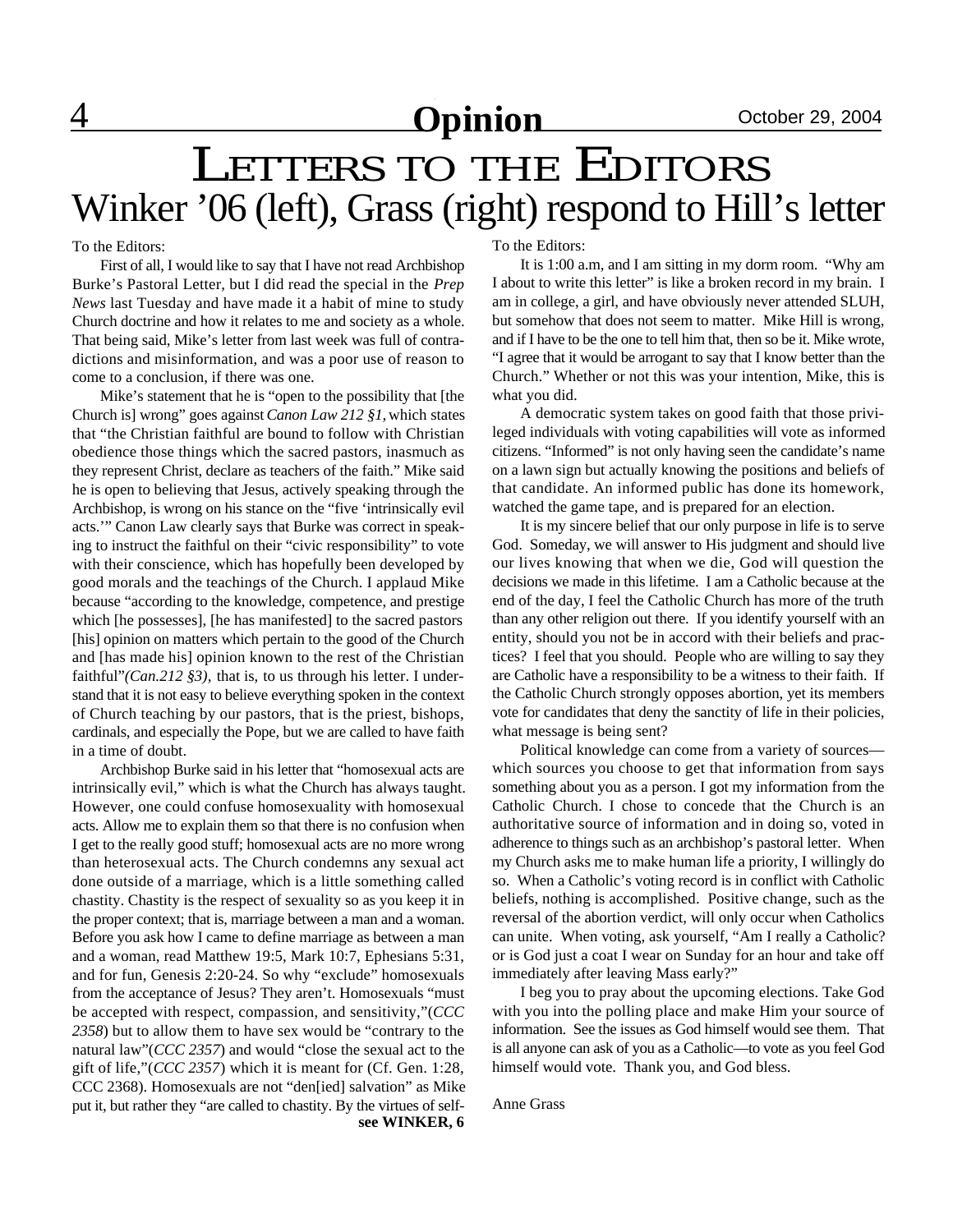# **October 29, 2004 Opinion** 5

# Eggleston challenges students to greater acceptance LETTERS TO THE EDITORS

Dear Editors,

This past Monday, I attended the Student Advisory Committee meeting, where we discussed, among other things, bullying at SLUH. I assume that usually the administration looks towards the students for advice on how they can handle certain student situations. While this did happen Monday, I was struck by how much responsibility we have as students to handle these situations. I realized that I got a little too comfortable only taking care of myself and briefly forgot my obligations to help those being the victims of bullying.

I must admit that SLUH does a better job than most schools of accepting different types of people and, therefore, cuts down on a lot of harassment or bullying. That being said, I don't think it's right for us to pat ourselves on the back and be satisfied with doing better than the majority. A person should never get his or her self-esteem by comparing himself or herself to other people, and likewise a school should not get its esteem by doing the same.

Response to Ryan [*Hamiltinosis*]'s Letter:

Some words have been altered in order to [*protect*] the sensitivity of the SLUH student body.

#### Hello current SLUH students:

I would like to express my utter outrage towards a one Mr. [*Hamiltinosis*] and his letter to the editor last week. The notion that these criminals are "men for others" is complete [*bullsnap*]. Loitering, punishable by death in 36% of Eastern European countries, must be looked at more closely and taken for what it really and truly is, [*dangerous*]. Consider the harm that can be done by a mob of loiterers. While out of view of "Big Brother" parked on the curb of Wise Avenue, these delinquents are no doubt experimenting with illegal drugs of some unknown acronym, such as SPR or LTQ to name a couple of possibilities. The amount of drive-by shootings also increases 15% as these loiterers, who are hopped up on Rick James knows what, pick off innocent carpoolers who travel down Wise Avenue. I've seen it happen a hundred times, and it is not something the SLUH community [*should be proud of*]. And Mr. [*Hamiltinosis*]'s comment that they are adding life to the industrial atmosphere of the area and should be regarded with the same value as the lives of prostitutes, inevitably being solicited by our loiterers, have. One may have a case for the innocence of these young [*men*] if it were indeed true that they are merely meeting for conversation and celebration of their legal rights as 18-year-olds. However, this cannot possibly be reality. It must be assumed that they are creatures of sin. I am also quite certain that the loiterers are responsible for and indeed the heads of the gambling ring inside SLUH. I acquired this reliable information [*through the grapevine*], who points his finger in their direction. The fact is that the high stakes gambling world inside SLUH is making it next to

We have the ability to eliminate bullying at SLUH, and I don't see why we don't. Certainly, there's no reason we should have it in our senior class, but I've seen it happening several times this year. I'm sorry for the times I've let it pass right in front of my face, and I think I can do a lot better job than I have been. I think we all can, and I challenge everyone to become more aware of harassment at SLUH and work to change it. Freshmen, I know it can be hard to make friends. Sometimes a way to start a conversation can be to make fun of a kid you find annoying, short, stupid, goofy-looking or whatever. Seniors, I think we need to set a better example and reach out to the younger classes. Let's have enough self-confidence to stand up for someone, instead of trying to prove how cool we are.

Joe Eggleston President of Student Council

# Beaverhousen addresses evil dangers of loitering

impossible for you current students to purchase two and/or three chicken wraps on that, the most sacred of days. The extreme loss of this ability, due solely to gambling I assure you, will cause hunger, followed by fatigue, followed by loss of concentration, followed by a total loss of the school's excellent reputation due to drastically cut ACT scores. There is no way around the facts Mr. [*Hamiltinosis*], these children are criminals and should be locked in the cupboard on the third floor of the science wing, which houses torture equipment that Father Tom, true story, acquired from Mongolian warlords shortly after building the stadium with a paper clip and ball peen hammer. It's true, I was there.

#### Aylward apologizes for comment Carl Beaverhousen, '82 (for contact information, see Chris James)

#### To the Editors,

I had a short interview last week with a *Prep News* reporter about the newly-installed fans in some classrooms. In the first part of the interview I spoke seriously about why the fans were installed, but when I was asked about the fans made in the classroom I went into a jesting mode about sophomores and me in the classroom. I wish to apologize if my words offended anyone. At times my somewhat bizarre sense of humor can override common sense. I have enjoyed teaching sophomores since my first year here at SLUH and certainly this year enjoy teaching my students from the class of 2007.

Sincerely,  $\mathcal{S}_\text{S}$  Ayl $\mathcal{S}_\text{S}$  Aylor  $\mathcal{S}_\text{S}$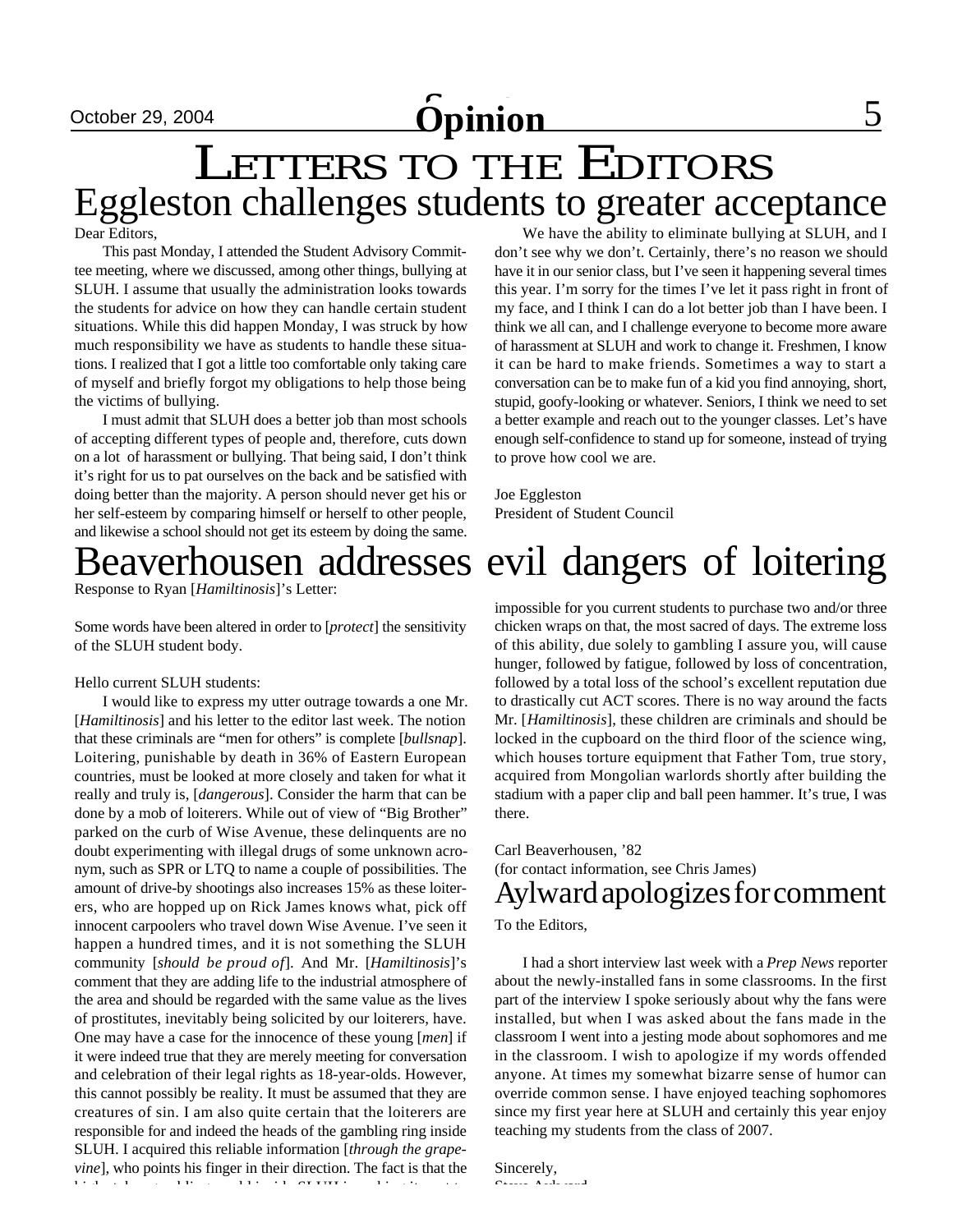## **6 Opinion** October 29, 2004

# WINKER

#### (from 4)

mastery that teach them inner freedom" (*CCC 2359,*) they could "approach Christian perfection" (*CCC 2359*), that is if they live a life of chastity. Jesus does not deny you, you deny Jesus through sin; in this case not living chastely. Because of this teaching Mike called some "authority figures [in the Church]" narrow-minded. How could the body that represents Christ on earth be narrow-minded? Mike called the Church "slow to change," but why would the Church change an objective truth that has been given by God to us through inspiration? If someone says that they think they know what is true better than God then I think they ought to reexamine their definition of truth and God.

Abortion is often compared to the war in Iraq or the death penalty, as it was by Mike, in the hope of finding President Bush guilty of the greater evil. How can one compare abortion to the war in Iraq, or any war for that matter? Every day, 4400 innocent unborn children are killed through abortion and in one year a little over 1000 volunteer soldiers have been killed in Iraq. There is no comparison. The death penalty and abortion cannot be compared as simply as some have. The death penalty is not entirely rejected by the Church. The Church says "if [the death penalty] is the only possible way of effectively defending human lives against the unjust aggressor" (*CCC 2267*), then it is acceptable. If one does not wish to be redeemed, then one cannot be redeemed. Not all prisoners are sorry for their crimes, and in fact some have threatened to kill again if they ever get out. Those prisoners have little hope of redemption because they are not open to it. Mike used the Parable of the Lost Sheep to defend his case, but he failed to note that Jesus will never find the lost sheep if that sheep is hiding from him. The same is true with a person who is in sin.

Although St. Thomas Aquinas was a great thinker and is a Doctor of the Church, not all of his writings are relevant anymore, and in fact could be considered contradictory to Church teaching. Upon reading that I, as a male, did not have a soul "until forty days after [my] birth" I wondered why I was baptized and, acHoly Spirit and the grace to fight the temptations of sin a whole 11 days before I was "fully developed as a human" and "did not have a soul." How is that possible? How can I be given grace for my soul before I have one?

The answer comes from the Catechism, in which "the Church teaches that every spiritual soul is created immediately [upon creation, that is conception] by God—it is not 'produced' by the parents" (*CCC 366)* Perhaps Aquinas was wrong, or maybe ignorant of that topic. But that is a different story and would take too much to put in this editorial, so I won't. But to finish the topic of abortion, and for that matter when life truly begins: biology and modern science have shown that an unborn baby has a beating heart within three to four weeks of conception and has brain waves within six weeks after conception. When do we draw the line?

I believe that the Archbishop is doing the right thing by speaking out about this upcoming election. I see his sneakiness in not mentioning names or parties, but I also see that he is only seeking to build up the Kingdom of God here on Earth. I understand that Mike is angry that a guy who has only been here for a little under ten months is telling us how to vote and if we vote wrongly then we are going to hell unless we go to confession. It is essential that we follow the instructions of our shepherd and bring our morals and faith into the ballot box with us, whatever they may be.

Sincerely, Thaddeus Winker, '06

#### STUCO

#### (from 3)

the other hand, if we close the room, we become the bad guys because the room is a fun place to hang out. This is a tough predicament and, despite our efforts to cover things up and scratch things out, we did not do enough to solve the problem, but we will work to do a better job in the future. Sincerely,

David Venker '05 STUCO Secretary/Treasurer  $\cdots$   $\cdots$   $\cdots$ 

#### VENKER

#### (from 3)

That said, I challenge my classmates to respect each other and rebuild that unity we had at the end of our junior year after retreats and our Jr. Ring Mass and Dance. I also challenge the rest of the school to build that community that we talked about at the beginning of the year. The problem certainly extends through all classes. For example, I know one student who left SLUH because his classmates were mean to him (and that is a drastic understatement). HOW THE HELL DOES THAT HAPPEN IN THIS SCHOOL?! That is a ridiculous thing that should never happen anywhere, especially in a Jesuit institution such as this one. If that student cannot be respected and accepted here, something is wrong with us, not him.

So how can we promote change? Take a hint from an alum, Mike Zinn. He wrote an article last week on substance abuse. His letter proved a point without attacks or accusations. He took a stand and tried to make a change, while admitting that he was not innocent himself. He showed respect for those who he is trying to change. That is what I am trying to do. I do not claim to be better than anyone else or to be above this lack of respect for others. I am guilty of it too. We need to listen to each other. Value and be open to others' opinions. Don't degrade people just because they are different from you. Rather, try to learn from them and think of life from their perspective. You may have to agree to disagree on some issues, but that does not involve nasty insults, disrespect, and non-acceptance. Sincerely,

David Venker '05

**First Annual SLUH Faculty/ Staff Health Fair**

Friday Nov. 4, 7-11 a.m. Danis Lobby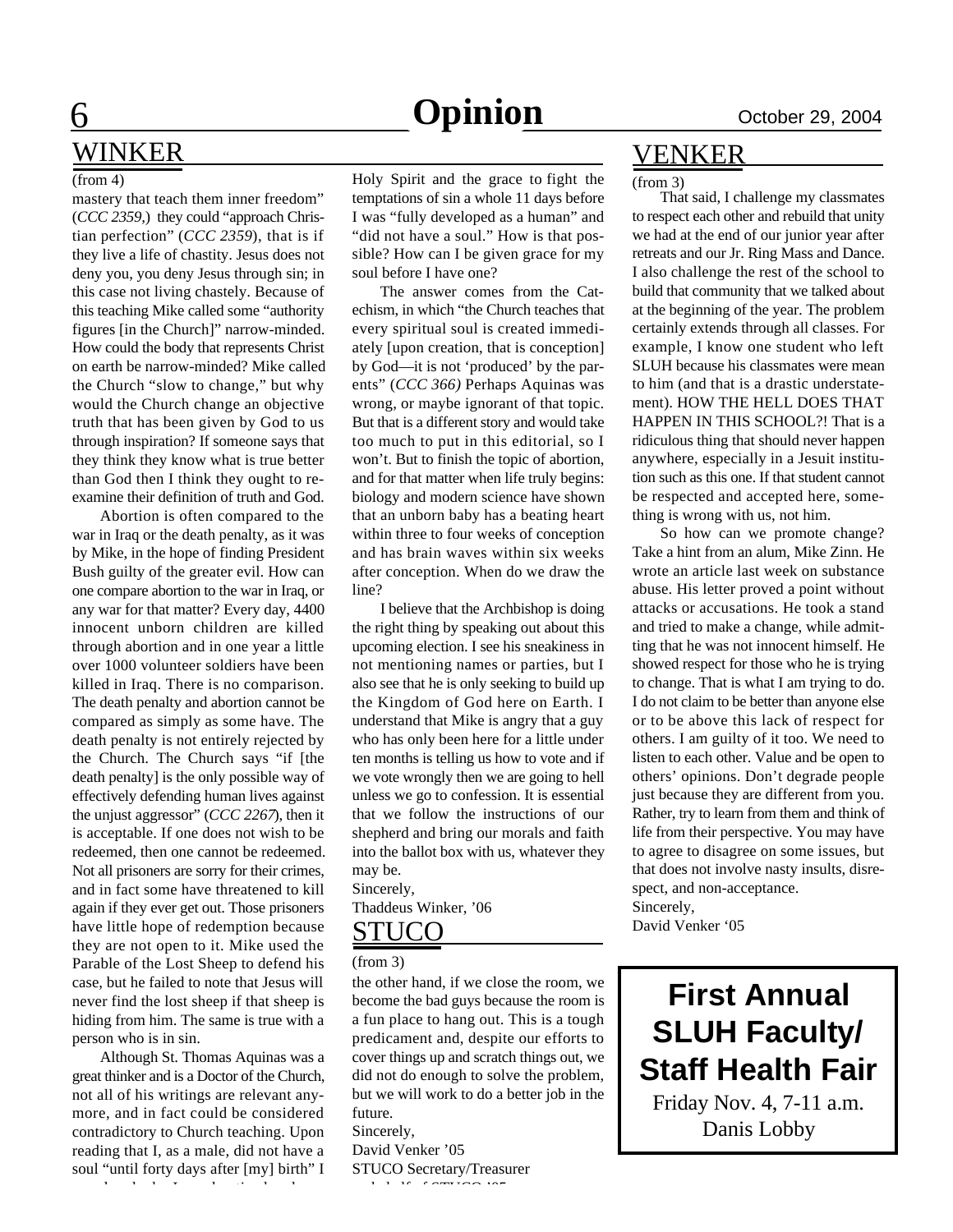#### October 29, 2004 **Sports** 7 **Sports**

# Footbills fall to Lindbergh in quadruple overtime

#### **Seth Clampett Staff**

Friday night was a night of missed<br>opportunities against Lindbergh for opportunities against Lindbergh for the Jr. Billiken football team. The Secondhalfbills played similarly to previous games, starting slowly and making a comeback after halftime. Despite their record, the damp conditions and

five turnovers created problems for the team in a heartbreaking game that ended after four overtimes with Lindbergh on top, 24-21.

Senior captain LB/TE Matt Herzberg said, "We weren't ready to play. I think we came in there and underestimated what we had to do. We didn't prepare ourselves for what we had to do. I think they took care of the ball and we didn't capitalize on opportunities that we had. We had a couple of chances to block a punt or get an intercep-

Throughout the first half, the Jr. Bills failed to score, ending their first four drives with three punts and an interception. Lindbergh capitalized on a fourth down conversion to put themselves ahead



**A SLUH defensive lineman prepares for the snap last Friday.** 7-0 at the end of the half.

On SLUH's first drive, they made a few gains down the field, building momentum with a fourth-down conversion. However, two penalties for 10 yards halted the drive.

The Jr. Bill defense held Lindbergh to only one first down in the first quarter,

forcing them to punt. However, on the final drive of the quarter, the Flyers gained enough yards for a fourth-down conversion close to the Jr. Bills goal line. Lindbergh ran in a touchdown in two plays as time ran out for the quarter, leaving the score at 7-0.

The second quarter began with a Jr. Bills drive. Senior quarterback Matt Behr threw an 11-yard pass to senior Curtis Hoette for a first down. Junior running back Stephen Simmons tried to get another first down, but Lindbergh's defense held him back. Behr then completed a 5-yard pass to Herzberg for a first down with 10:58

left in the half. Two unsuccessful runs and an incomplete pass by Behr forced SLUH

#### Harrierbills saunter through districts, take first **see VARSITY BLUES, 12** tion. We just didn't do the things we

#### **Henry Samson Reporter**

A muggy, muddy course at Parkway<br>Central awaited the Jr. Billiken cross muggy, muddy course at Parkway country team last weekend. Demanding extra effort from the runners, the course proved to be difficult, but could not stop St. Louis U. High in the class 4A District #3 field. The Harriers continued their postseason march to state with an authoritative win over DeSmet (26-66) and the rest of the district.

"We set a high standard for ourselves. Basically, it was mission accomplished," head coach Jim Linhares said.

For the first time since Peter Schaefer, '03, won the sectional race, SLUH took the individual title, with a win by junior Ben Murphy-Baum. "He's a machine," junior David Rhoads said. "I seriously don't think he's had a bad race. Ever."

After a smoldering first mile around the 5-minute range, Murphy-Baum and senior Alex Muntges extended their lead until a little before the two-mile mark, when Muntges stumbled at a treacherous  $\begin{array}{c}\n\hline\n\end{array}$  downhill hairpin turn, but Murphy-Baum never looked back. He was the only runner in the day to break 17 minutes, turning in a well-earned time of 16:43.

"It felt exhilarating," a jubilant Murphy-Baum said. "Especially when you look in front of you in the chute and see no one."

Muntges picked himself up and narrowly missed catching DeSmet's Ben Famous, but still finished in 4th place at 17:11.

Even more impressive was senior Dan Meier's race. "Danny's been struggling a bit. I'm glad he didn't wait around this week," Linhares said. Truthfully, he didn't wait at all; keeping the leaders in sight for most of the race, he then overcame everyone but Murphy-Baum with his monstrous third-mile antics for a 2nd place finish in 17:05.

After a 1-2-4 finish for SLUH's top three runners, the remaining scoring members placed in the top ten, qualifying SLUH's entire team for all-district. The pack stuck to its strategy, which was to beat DeSmet's second man and cover

CBC's first man.

Seniors Joe Carlson and Matt Dirnbeck executed the brutal plan by running together in 9th and 10th place, with times of 17:35 and 17:40, respectively, on a course which was noticeably slower than normal.

Juniors Mike Jonagan and Drew Kaiser, each struggling with injuries, ran a bit slower than normal, but are both back in the hunt. They ran together at 17:56 and 18:03 for 16th and 18th place overall, each placing in front of DeSmet's 4th finisher and CBC's 3rd finisher.

Shortly after the varsity race, the JV team dominated the open race by taking positions 1 through 9 overall among high school students. Junior Andy Bonner came on hard in the last stages of the race to lead the team to victory with an 18:13 on a legitimately slow course. Waves of blue and white followed, a recurring theme for the JV races this season.

With conference and districts existing only in the rearview mirrors of the XC bus, the varsity team has one more pre-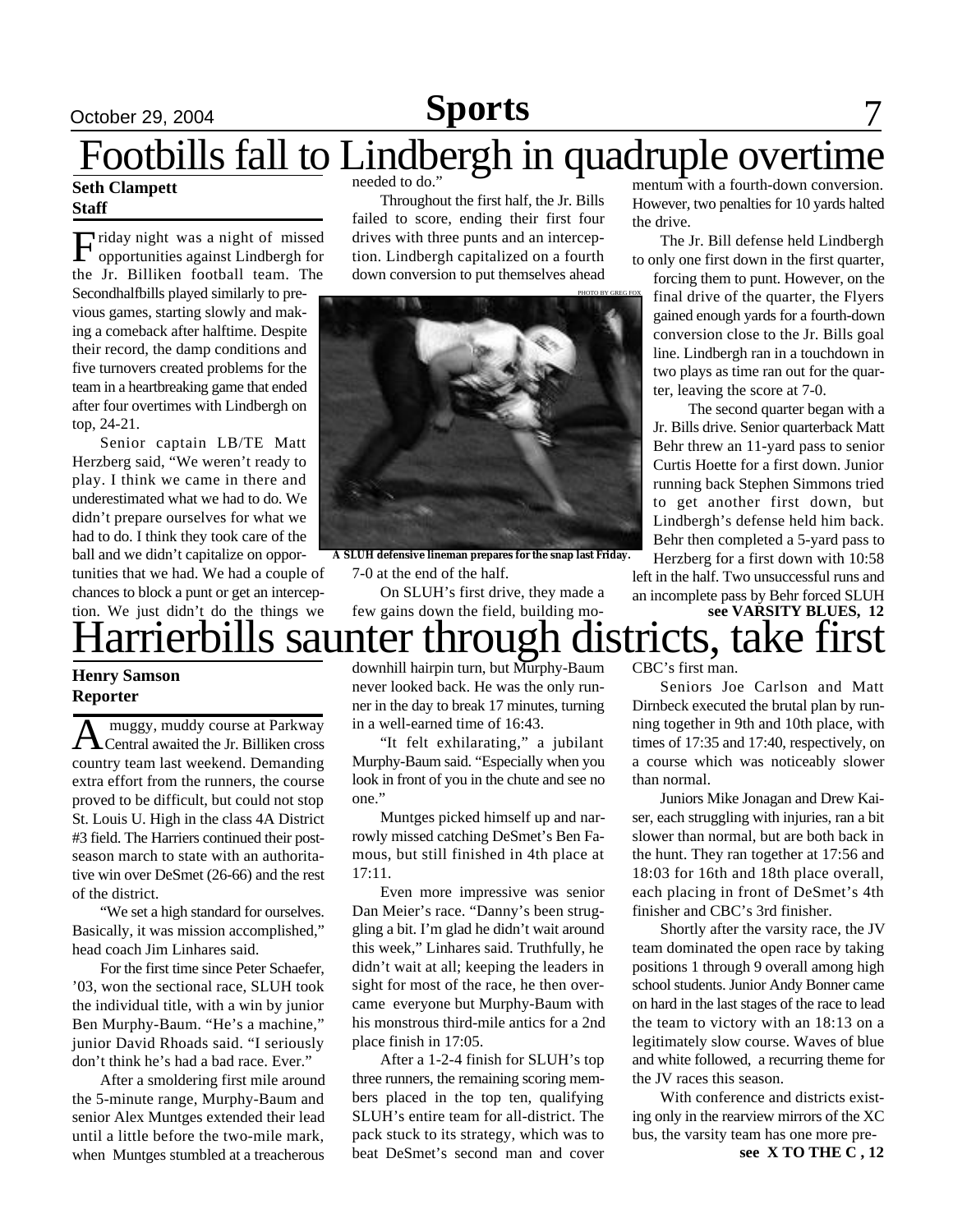# **Sports October 29, 2004**<br>2-0. gears up for state

# 8 Soccer goes 2-0, gears up

#### **Andrew Schroeder, Tim Malecek Reporters**

**F** inishing the regular season this week, the Soccerbills went 2-0 with wins Inishing the regular season this week, over Webster last Friday and Lindbergh on Monday. The game against Chaminade, which was scheduled for last Saturday, was postponed until Tuesday because of rain. However, the weather would not cooperate on Tuesday either, and the game was rained out again. It has been rescheduled for this afternoon at Chaminade at 3:45 p.m.

Last Friday against Webster, the goals arrived early for the Jr. Bills and never stopped coming. Ten minutes in, senior Luke Schlafly used his height to head a ball over the goalie on a corner kick from senior Phil Hof. Four minutes later, freshman Quinn Ottwell scored his first goal of the year after receiving a cross from junior Billy Ferris.

SLUH kept up the pressure for the remainder of the half. Webster's goalie made a couple of good saves, and the Jr. Bills hit the post near the end of the half, but could not add to their lead.

The beginning of the second half for the Jr. Bills was marked by more possession but fewer scoring opportunities. Fourteen minutes in, junior Chris Schranck dribbled to the corner where he crossed to Schlafly, who put the ball away for his fifth goal of the year.

SLUH added to its lead late in the game. Thirty seconds after a hard shot from Schranck with 12:00 left, senior Paul Eschen netted a blast from twenty yards out, beating the keeper high and to the right.

With less than two minutes left, Schlafly collided with a Webster player while contesting a ball. Schlafly was all right and able to play Monday night, although two staples were put in his head after the Friday game. The game ended 4- 0, and the Jr. Bills improved their win total for this year to 14.

Monday night, the Steamerbills faced off against the Flyers from Lindbergh in the SLUH Stadium. Despite dominating the entire game and allowing Lindbergh one shot, SLUH escaped with only a 1-0

victory.

Five minutes into the first half, the Jr. Bills had a great scoring chance off of a corner kick. The kick sailed into the box, and the Lindbergh goalie came out of the net, but SLUH gained control of the ball. Facing multiple shots at the keeperless net, the Lindbergh defense made up for their lack of a goalie. One defender headed the first shot out of the goal, and the next shot was chested out in the mouth of the goal. For the rest of the half, SLUH continued to put pressure on the Lindbergh defense. They could not score though, as the Flyer defense packed eight or more players in the box at all times.

Head coach Charlie Martel commented on the Lindbergh defensive strategy, saying, "We had to be patient and keep passing and attacking."

Since Lindbergh packed it in their own end, the SLUH defense had a relatively easy evening, as the Flyers' attacks were few and far between. "It was just a matter of if we would be able to score," Martel said.

After four minutes passed in the sec-

## Water polo faces tough road to state

#### **Greg Mantych Reporter**

O ver the course of the next week, the<br>
St. Louis U. High water polo team St. Louis U. High water polo team will try to accomplish what they have set their sights on all season long: a state championship.

Ever since losing to MICDS in last year's disheartening state championship game, SLUH has sought sweet revenge against their rival.

Finishing their regular season with an overall record of 18-3, the Polobills can only expect a difficult district tournament.

"We are in the top three teams," head coach Paul Baudendistel said, "and all three teams have both won and lost against each other."

Early in the tournament on Wednesday at 6:15 p.m., SLUH will most likely face DeSmet, a team they narrowly defeated by one goal a little more than two weeks ago. If all things go according to

ond half, the Martelbills scored. Senior Scott Brown's shot was blocked in front of the net, but sophomore Matt Leinauer got control of the rebound. He fired a shot, which found the left side of the back of the net for the winning goal as the Soccerbills took the game 1-0. The Jr. Bills' overall record is now 15-6-3, and they will try to finish up the regular season with another win this afternoon at Chaminade.

Later this weekend, the Soccerbills start district play, which will continue into next week. The SLUH coaching staff has made a couple of promotions in anticipation of the playoffs. Junior Mike McCarthy and freshman Chris Haffner have been moved up to the varsity squad as "a reward for their having good seasons," according to Martel.

The team plays their first district game tomorrow against Gateway at 1 p.m. in the stadium. Martel believes that the team has "reached a level where we can compete and defend our state title." So come out and support your Jr. Bills as they begin their playoff quest to repeat their state championship.

plan, they will defeat the Spartans and face Chaminade, a fellow water polo gi-

ant in the semifinals next Friday at 8:30 p.m. "We don't have the easiest sched-

ule," remarked junior Mark Abram, "so we'll have to work as hard as ever to make it to the finals and, hopefully, beat MICDS."

SLUH definitely has the capability to dominate in the water with high-scoring players like Tim Heafner, who leads the league with 78 goals.

If the Speedobills come out ready to play, there is no doubt they can surely defeat any opposition. This Saturday at 5 p.m., SLUH starts the Missouri district tournament when they face the winner of the Mehlville vs. U. City game at the Rec Plex. All are encouraged to come see the team's tenacity and intense play.

If the Jr. Bills reach the state finals, they will most likely face perennial powerhouse MICDS at 8 p.m. next Saturday at the Rec Plex.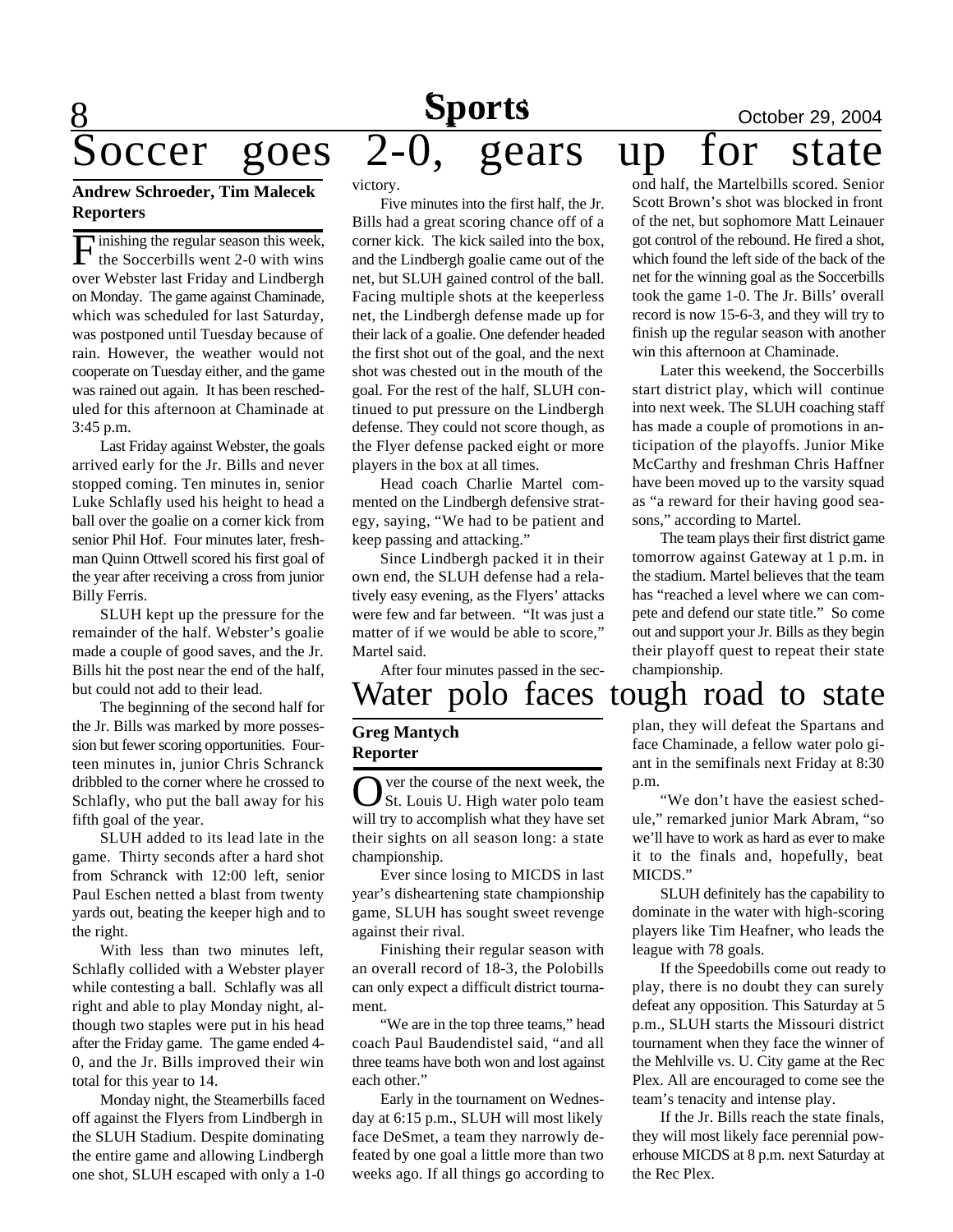## **October 29, 2004 Feature** 9 **Sean Powers** True story: Cummings pulls double superior duty

#### **Core Staff**

Sudent, teacher, president of St. Louis U. High, and now superior of the Jesuit Community, Tom Cummings, S.J., has Superior of the Jesuit Community, Tom Cummings, S.J., has spent a large part of his Jesuit career here at SLUH. As a student, Cummings began his development becoming a "man for others." As a young teacher here, he taught young men what he had learned here as a student, to live a life "for the greater glory of God." Then, as president, Cummings advanced SLUH in all its aspects towards "magis," making it one of the finest high schools in St. Louis. Today, Cummings continues his influential role as superior of not only SLUH but also, for the first time in Missouri Province history, the DeSmet Jesuit community as well. He now lives his life focusing his service towards his fellow Jesuits, doing whatever is asked of him in the service and compassion towards others.

For every Jesuit community, there is a Jesuit superior. Responsible to the Missouri Provincial, the superior acts as the head of the Jesuit household and oversees all aspects of the residents' lives.

In the new role of "common superior," Cummings must spend his time both here at SLUH and at DeSmet. Cummings also fills many different roles among the 14 fellow Jesuits he is serving, such as spiritual advisor, maintenance man, care provider, and house cleaner. His role as superior concerns all aspects of not only his life, but also the lives of his fellow Jesuits at both schools.

Jim Knapp, S.J., served previously as SLUH community superior for six years, from 1997 to 2003. Of the position, Knapp said, "It was such a great thing to be in the service of my fellow Jesuits, to make their common life together, as a whole, richer. What I enjoyed about it was that extra service which I could provide."

The idea of combining the two superiors of the high school communities into one has come up the past few years among Jesuits in the Missouri province because of dwindling numbers of members in the order. While DeSmet had 28 Jesuits serving at its peak, today there are only eight. SLUH has decreased from 35 at its peak to six today. Retaining two superiors for less than half the number of Jesuits seemed unnecessary to the province, so this year they decided to test out the new position of "common superior."

"It's a practical decision. We don't want to be tying up more men being superiors when we want to really focus outward to our education apostolate. So, instead of having two men do the same job, instead we now have one man to serve both communities which means we can focus more on our apostolate," said DeSmet's Jack Bergin, S.J., SLUH graduate of 1954.

Because this is the first time a common superior has been named to two communities, the challenge for Cummings is to fully guide both residences. Cummings said of his assignment, "I like to feel that I'm not dividing my duty to my fellow Jesuits as much as doubling it."

Since his position came into effect on Sept. 1, Cummings has divided his time between each school's Jesuit community equally. He spends his mornings at SLUH teaching two junior theology classes, planning retreats, and meeting with students, while he is at DeSmet in the afternoons. As for the evenings, he spends Monday and Tuesday at SLUH and Wednesday and Thursday at DeSmet.

Regarding his busy schedule, Cummings said, "This is pretty funny. I was in such a run that on Monday I woke up at DeSmet, thinking I was at SLUH, hit the wall and got out of the wrong side of the bed. It's so hectic that sometimes you wonder, 'Where are you?' but it's really fun, although I am averaging 250 miles a week going between each school on Highway 40. In eight weeks of the position I've traveled 2,000 miles. So, I'm trying to find some sneaky ways to get around that bad traffic."

Bergin said about Cummings' doubled duties, "We want to make sure we don't wear him out going back and forth between each school."

Knapp added, "He's a very generous man, and I just hope he's not stretched too much. He's going to try to be a present figure in both communities and do everything he can for them, but there is also that tough commute he has to make every day."

As common superior, Cummings is responsible for "doubling" quite a bit of his responsibility. Cummings said, "It's a religious appointment and is in the terms of *cura personalis*, which means 'total care' in both the homes. The practical side of it is much like a mother's role. It entails keeping the house in order, the cars safe and insured, providing the food, home repairs, and all those other physical details in home keeping. Then there is the spiritual part. It's checking up on the guys' spiritual life, checking up how he's doing emotionally and spiritually, making sure he has an eight-day retreat (which all Jesuits make each year). It all has to go through the superior and is done according to my vow of obedience."

Cummings continued, "Along with that, there is a lot of financing the superior is in charge of. We take our salaries from school and find what we need to live by and donate the rest back. To this day, the SLUH Jesuit community remains the largest benefactor in SLUH's history."

According to Cummings, each Jesuit in the community lives off around a meager \$2,400 per year. Along with the living expenses that he takes care of, there is also an annual province tax, which is approximately \$1500 for SLUH, that each community must pay and a few other minor expenses. The rest of the money from the Jesuit's salaries goes right back into SLUH, and enacts their vow of poverty.

Because the role of a common Jesuit superior has not been established before, this is the first experimental year. Cummings' performance and availability to his fellow Jesuits will affect whether or not the concept continues.

"I think that in both communities we see it as a great, unique experience. This idea of a regional superior has been raised for a **see A DEAR FRIEND, 13**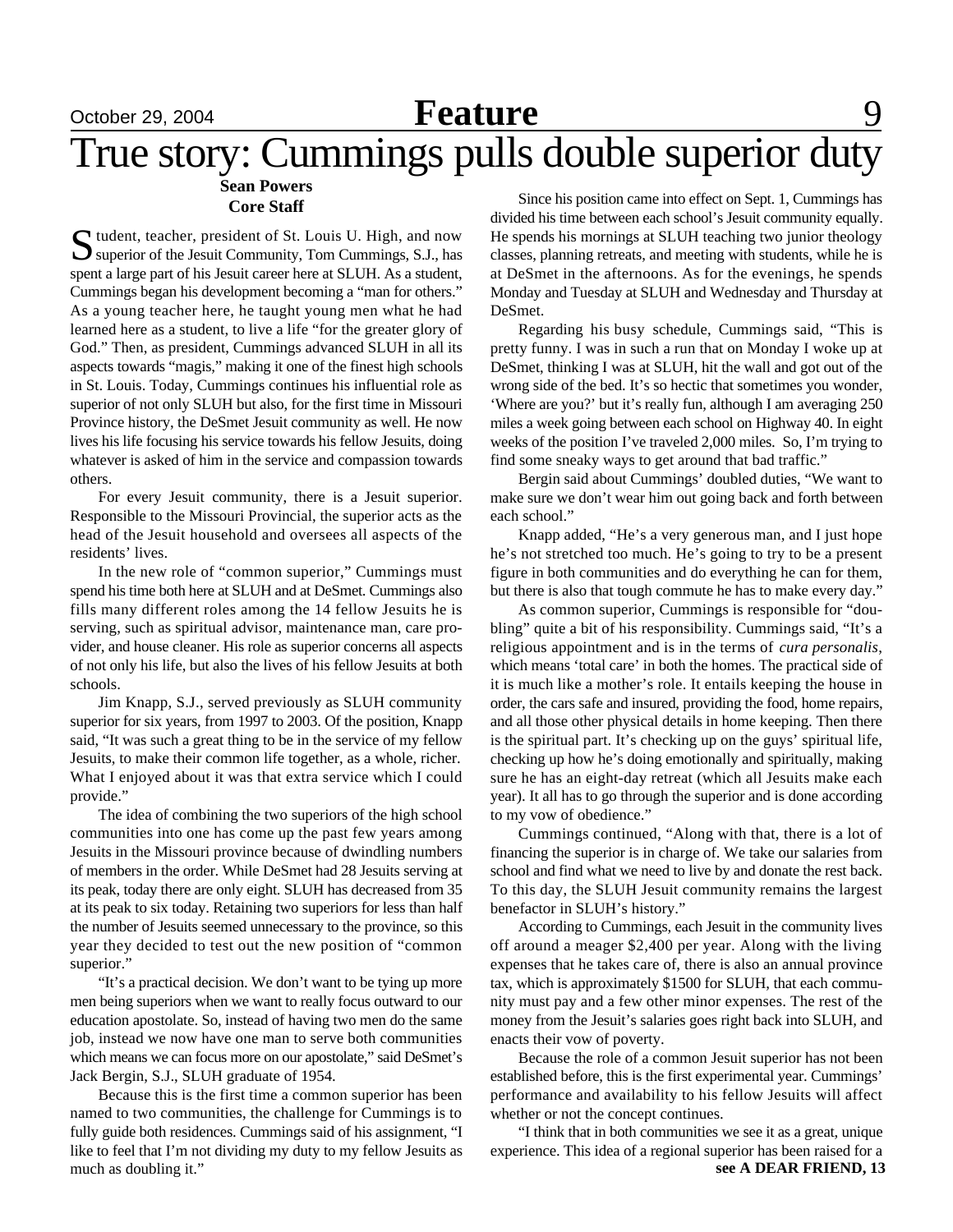### **Brian Nienhaus Reporter**

A fter winning nationals in July, the<br>rifle team looked to start this season fter winning nationals in July, the right where they left off. The Targetbills' first test was a regional match held at Montgomery Bell Academy in Nashville, Tenn. on Oct. 16 and 17. The team faced off against some of the strongest teams in the region, including Woodward Academy, a team from Georgia, and a team from Shelby County, Kentucky, as well as 59 other teams from fifteen states. Once again, the Riflebills rose to the challenge.

Three shooters, juniors Joe Reinders and Bryan Carlin and senior Brian Nienhaus, shot within a point of each other, posting scores of 576, 575, and 574

# **B-Soccer**

**Season:** 15-1-1 **Last week:** 1-1 Defeated Lindbergh 3-0 on Monday Lost to CBC JV 2-0 on Tuesday **Next Game:** McCluer JV Tournament tomorrow through 11-4

#### **JV Water Polo**

**Season:** 17-1 **Last week:** 1-1 Defeated Burroughs 10-2 on Wednesday Lost to DeSmet 5-4 in OT yesterday\* \*Denote last game of season—Finals of JV Tournament

#### **JV XC**

**Perfect score (15) at Findley Invitational on Wednesday\*** Placed 10 of top 11 runners:

- 1. Matt Lawder (So., 17:36)
- 2. John Kelly (Sr.)
- 3. Pete Heagney (So.)
- 4. Andy Bonner (Jr.)
- 5. Nate Banet (So.)
- 6. Pat Mannhard (Sr.)
- 7. Non-SLUH finisher
- 8. Max Magee (Jr.)
- 9. Shane Mulligan (Jr.)
- 10. David Rhoads (Jr.)
- 11. Sam Emery (So.)

#### respectively.

Senior Kevin Witbrodt shot extremely well, finishing the match with a 586—a score good enough to give him 3rd place going into the final. In the final, the top eight shooters fired ten additional shots in the standing position and then added that score to the shooters' overall totals.

After shooting a solid stand earlier that day, Witbrodt's second performance was slightly less precise, dropping him from 3rd to 5th place. Overall, the team finished with a score of 2311 out of a possible 2400, eclipsing host school Montgomery Bell Academy by twelve points to take first place.

Junior Patrick Zelaya, the alternate for this match, also had a strong day, finishing with a score of 569.

# Rifle team wins regional competition

Each member of the varsity team received points toward their Distinguished Badge, one of the most prestigious awards a junior shooter can receive. After five points were awarded for each member towards the Distinguished Badge requirement of thirty points, senior Kevin Witbrodt surpassed his mark and will be awarded his badge in the near future. The other three shooters are now substantially closer to accomplishing this same goal.

To put this award into perspective, it has been in existence for over 100 years and has been awarded fewer times than the Congressional Medal of Honor.

If this match was any indication of the rest of the season, the Sharpshooterbills will once again be one of the top teams in the nation.

#### **C-team Football JV Soccer** Week in review: Underclassman Sports Wrap

**Season:** 3-6 **Last week:** 0-1 Lost to Parkway Central, 37-0 yesterday\* \* Denotes last game of season

#### **C-team Soccer**

**Season:** 14-3-1 **Last week:** 2-0 Defeated Duchesne 3-0 on Friday Defeated Northwest High School 8-0 on Tuesday\* Defeated Mehlville 1-0 yesterday\* **Next game:** Today vs. Chaminade @ Soccer Park @ 6:30 p.m.\* \* Denotes CYC Tournament game

#### **B-Football**

**Season:** 4-5 **Last week:** 0-1 Lost to Kirkwood 40-7 last night **Next game:** Thursday @ Vianney @ 4:30 p.m. **C XC**

**Won Findley Invitational (C) on Wednesday with a score of 26\* Top five SLUH finishers:**

- 1. Chris Murphy—2nd overall (18:27)
- 2. Dan Warner
- 3. Stephen Shumacher
- 4. Matt McBride
- 5. Mike McCafferty

\*Denotes last race of season—Findley Invitation featured six teams: SLUH, DeSmet, CBC, Parkway South, Kirkwood, and John Burroughs

**Season:** 8-8-3 **Last week:** 0-1-1 Lost to Chaminade 2-1 last Friday Tied Vianney 1-1 last Monday\* \* Denotes last game of season —compiled by Scott Mueller, Tim

Malecek, and Tim Huether

## **BLOOD DRIVE BY**

### **THE NUMBERS**

 people signed up presenting donors usable pints approximate goal of usable pints people deferred unusable pints walk-up donors person fainted enormous tray of brownies consumed TV screens playing several of 35 possible movie choices A whole lot of cookies, caramel apples, and peanuts eaten Student found out he had an irregular heartbeat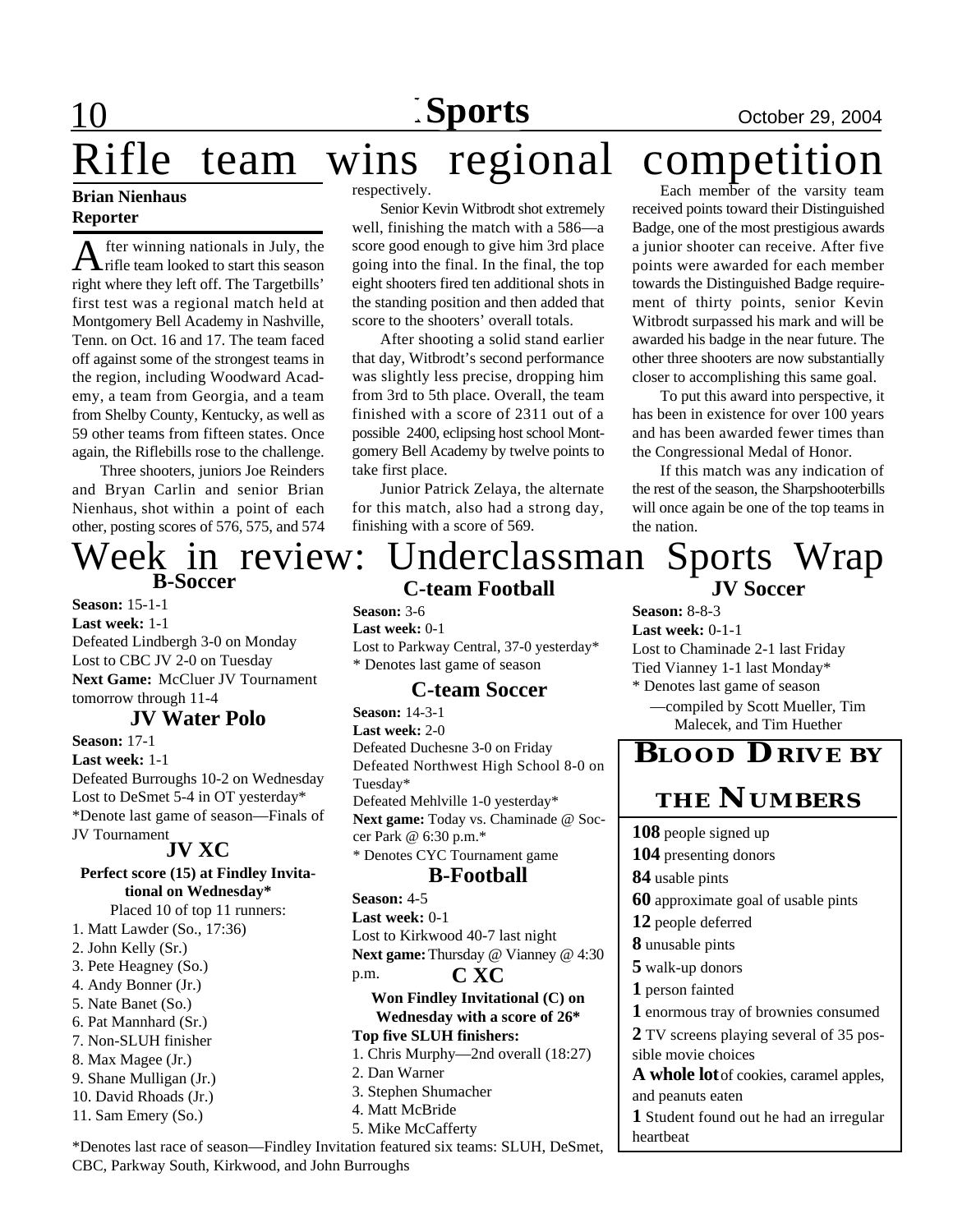### KILO

ultimately, "the students have to ... police themselves."

Fisher was also the first committee member to suggest that the onus to stop most problems among students lies heavily with students.

Senior Joe Hof responded to the backlash that students who give the administration tips, saying, "It's disappointing for us as a community to discriminate against someone who does that (gives an anonymous tip)."

"No one else wants to come forward," Hof added.

The discussion briefly shifted to students estimating how many of their schoolmates drank alcohol, with some estimates ranging as high as 75%.

Junior John Paul Johnson then stated that SLUH "needs to be proactive" about substance abuse rather than be reactive. Johnson also stressed cooperation between students, parents, and the school on the issue.

Psychology teacher Brock Kesterson stated that, though students may not think they are addicted, they may have a substance abuse problem. Kesterson also questioned students' motives for using and abusing illicit substances and said that students' personal experiences with abuse "should resonate with everybody because that guy's telling the true story."

"Drugs and alcohol have been glorified," senior Pat Felling would later respond to Kesterson's question about students' substances abuse.

Clark conceded that, for all the community's efforts to curb substance abuse, "We need to do more."

STUCO President and senior Joe Eggleston questioned how effective a program to turn students in would be, to which junior Tom Nolan replied "you've got to make sure the students take it seriously."

Clark ended the discussion on drugs and alcohol about one hour after the meeting began by asking for student cooperation in dealing with the problem, saying that the problem comes back to the stu-

(from 1) dents and that they must ultimately make the decisions.

> Clark then began the discussion on bullying and harassment by saying that he had already "dealt with (bullying and harassment) on every level" in this short year. Clark said that, in a school with as many "top dogs" as SLUH, "someone's always going to be on the bottom."

> Clark also theorized that many students who are unsure of their social standing may attempt to make fun of weaker students to ensure that they are not the students being made fun of. Though many students claim to poke fun at others in good fun, Clark said that "it's not your intentions, it's your behavior" that matters.

> The discussion quickly shifted to SLUH's acceptance of gay students. Senior Jim Chassaing thought that it was "a compliment to SLUH" to have many students who feel comfortable enough to be open about their sexuality. While other students cited that coming out at another MCC school is the equivalent of social

suicide, senior Jim Krings attributed students' comfort with the closeness among members of the four classes at SLUH.

Krings also raised the subject of the short-lived Gay Straight Alliance of the spring of 2002. Clark responded by citing a support group for students which deals with a number of issues, and principal Mary Schenkenberg cited a faculty group that meets to discuss the issue. Schenkenberg said she was "proud of where they are."

Most agreed that harrassment and bullying were serious problems; Eggleston asked, "What can we do?" Clark said that he "sees (harrassment) more among freshmen and sophomores, but I hear about it more on the junior/senior level."

Kesterson answered Eggleston's question later by saying that "someone needs to step up" and stop bullying and harrassment.

"It starts with the freshmen," said Hof. Hof also said that the influence of senior advisors in homeroom could possi**see TOUCH, 13**

# Cicerobills orate at Borgia

#### **Eric Durban Reporter**

**O** n Sunday, Oct. 24, the<br>Speechbills traveled to St. Francis n Sunday, Oct. 24, the Borgia High School to begin their title defense in the first meet of the '04-'05 season of the Christian Interscholastic Speech League. Last year SLUH finished first in the 16 high school-league, defeating rival DeSmet.

The team sent ten members to fill the maximum of fifteen possible entries, with many of the members entered into multiple events, ranging from original oratory to storytelling. Each event is judged on a 50-point scale, with a blue ribbon awarded in the 46-50 point range, and a red ribbon going to those between 40-45. After each meet, team points are calculated and the league standings are set accordingly.

The team won several blue and red ribbons, which made Speech coach Kathryn Yarman-Whitaker, "pleasantly suprised." "Because of all the business going on and the lack of preparation, I was suprised at the outcome," Whitaker commented.

The team president, senior Kevin Boehm, was also happy with the outcome of the meet. "Everyone was fairly confident going into the meet. We have a strong team this year, and I think we can win again," said Boehm.

Senior Greg Fox helped lead the way with a blue ribbon in Extemporaneous Speaking. "There are some kinks to work out in my delivery, but on the whole, it was good," said Fox.

The next meet is scheduled for December Sunday, Jan. 24 at Villa Duchense High School.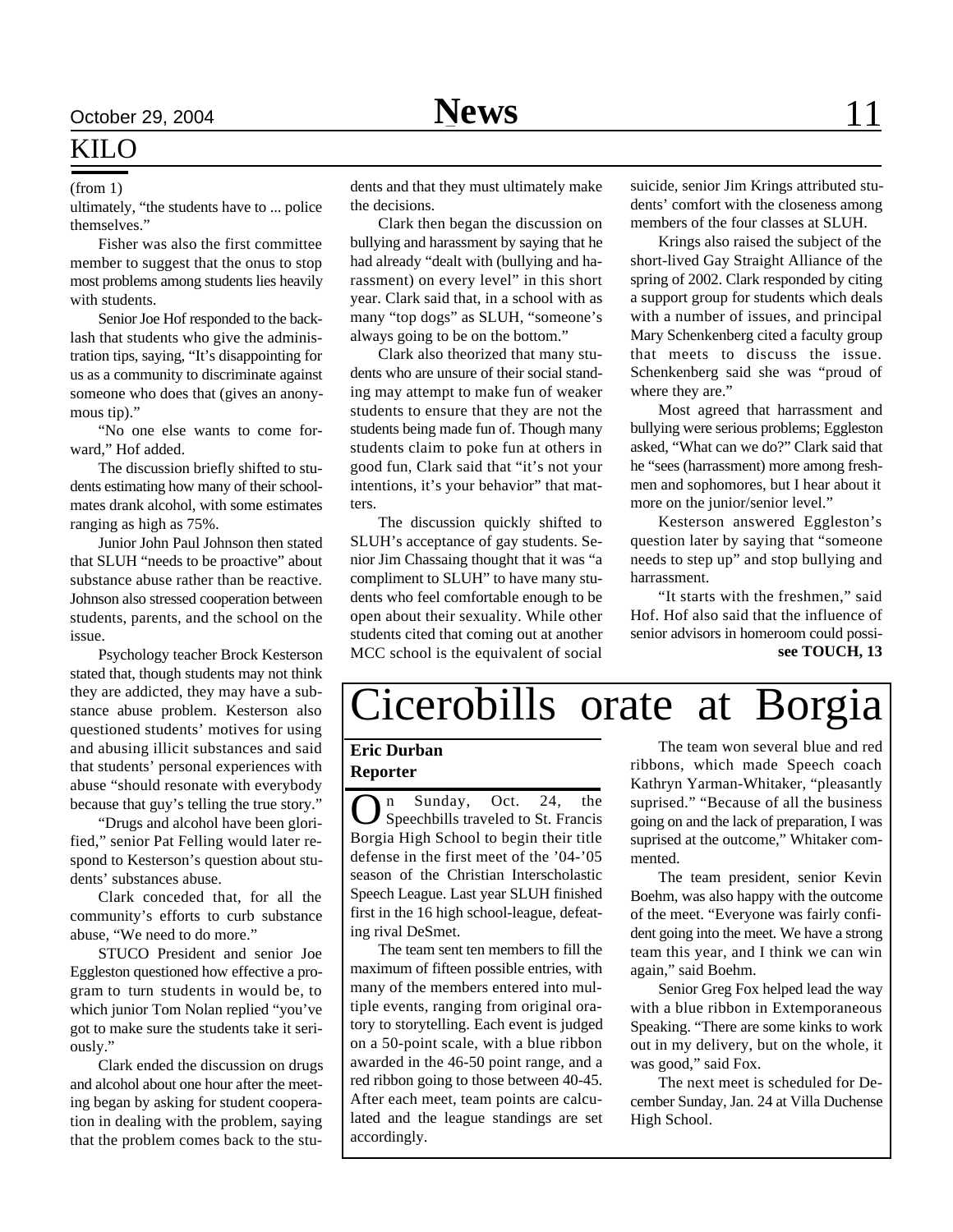# 12 **Sports News** October 29, 2004 VARSITY BLUES

#### (from 7)

#### to punt though.

On the Jr. Bills' next drive, Behr completed several passes, including an 18-yard pass to senior wide receiver John Warner and one to Herzberg on a fourthdown conversion. Once again, a penalty hindered the offense, and on the next down Behr threw an interception. As time ran out in the first half, the Jr. Bills left the field losing 7-0.

The Gridironbills started the second half with a long drive toward Lindbergh's goal line. Behr saved the push by running 4 yards for a fourth down conversion. He then completed a 23-yard pass to Hoette with 9:53 left in the quarter. Lindbergh's defense ended the drive and forced a 41 yard field goal attempt; Behr's kick went wide and the Jr. Bills were still scoreless.

Junior defensive back Paul Cheney sacked the Flyer quarterback with 6:16 left in the third quarter, forcing a punt to give SLUH's offense the ball. The Churabills built off their momentum when Behr passed to Warner for a gain of 35 yards. The Jr. Bills capitalized on the drive with a touchdown pass from Behr to Hoette, tying the score at 7.

Sophomore kicker Max Wheeler punted back the ball over 50 yards for the second time in the game to hold the Flyers at the 20-yard line. Juniors Mark Sharp and Cliff Leek sacked Lindbergh's quarterback to end their drive. The two teams exchanged the ball two more times until the end of the third quarter with the score tied 7-7.

On the first drive of the fourth quarter, Behr threw a 39-yard pass to Cheney, who ran the ball the rest of the way for the Jr. Bills second touchdown. The extra point attempt by Behr was good, putting the Footbills up 14-7 with 9:43 left in the game.

Lindbergh answered back, though, completing three of their seven total passes to retie the game again with only 5:53 remaining.

Defensive back Willie Shipp ran the ball 33 yards on the return to start the offense. Behr completed two passes, but a

10-yard penalty forced them to punt. On their final drive of the game, Cheney attempted to score, running across the field for a first down with 18.2 seconds left. However, another 10-yard penalty pushed the Jr. Bills back to the 50-yard line. Behr attempted a touchdown pass with 10.2 seconds left, but it was intercepted, forcing the game into overtime.

The Jr. Bills began overtime at the 25-yard line, using the college overtime system, and, after Warner caught a pass for a first down, Simmons ran in the touchdown to give them a 21-14 lead. But Lindbergh answered back by throwing in a touchdown on their drive to send the game into its second overtime.

Lindbergh started with the ball in the second overtime. SLUH's defense stopped this drive, with senior Will Holleman and junior Isaiah Cole breaking up two plays. The Flyers threw an incomplete pass and then attempted a field goal on their fourth down. The field goal was no good, giving an opportunity for the Jr. Bills to win. On the first play, Simmons broke through the line but fumbled the ball on the goal line. A Lindbergh defender jumped on the ball, but it sprang out from under him. The ball bobbled through two more sets of hands until Lindbergh finally controlled the ball to end SLUH's drive.

On the Jr. Bills' attempt in the third overtime, Behr threw an incomplete pass to Herzberg and followed it with an interception on third down. Will Holleman and Willie Shipp broke up both Lindbergh's running and passing plays, forcing them to kick another field goal. A penalty pushed the Flyers back and their 32-yard field goal attempt was no good.

SLUH's defense again stepped up their game to allow Lindbergh no gain. Lindbergh then tried a 42-yard field goal, and this attempt was good, making the score 24-21. The Jr. Bills started their drive. Behr threw an incomplete pass followed by an interception to end the game, with the final score 24-21.

Throughout the game, SLUH amassed 135 yards in penalties. Head coach Gary Kornfeld said, "We had a rough game. I don't think there's any doubt with all the penalties we had and five turnovers that it wasn't a rough ball game. It's definitely not our best outing of the year."

Simmons was limited to 38 yards rushing during the game, his lowest for the season. Kornfeld said of the amount, "I think you (have to) hand it to Lindbergh on that. I think they did a nice job of setting 8 or 9 guys down in the box and trying to limit the amount of success he was going to have rushing the football. I think you have to give them credit but it probably wasn't our best blocking day."

SLUH was also unable to force any turnovers against Lindbergh last Friday. Kornfeld attributed this to the fact that, "they didn't do anything wrong. What's hurt them in the past actually (has been) turnovers. We were so close on four attempts on blocking their punt and just came up an inch or two from having four blocked punts. You block one of those and you maybe knock the game wide open. That's where their turnovers have been and they haven't really turned the ball over offensively."

The Jr. Bills look to force turnovers and capitalize on mistakes, as well as move the ball down the field through passing or rushing in their next game here tonight at 7 p.m. versus Kirkwood.

### X TO THE C

#### (from 7)

state tune-up race at the sectional championships, with the meet being held in North County at hilly Sioux Passage Park, a spectacular venue for a cross country meet, the day promises to be bright.

"We should win, but we still have work to do to compete with Liberty at state. We have to close the gap between our first and fifth runners," said a determined Linhares. Race times are a bit later this weekend, and the usual chilly forecast should stay intact until the Jr. Bills' race at 10:40. If the hills and the promise of girl races beforehand don't get you excited for a race frenzy morning, not much will. Directions can be found on the website.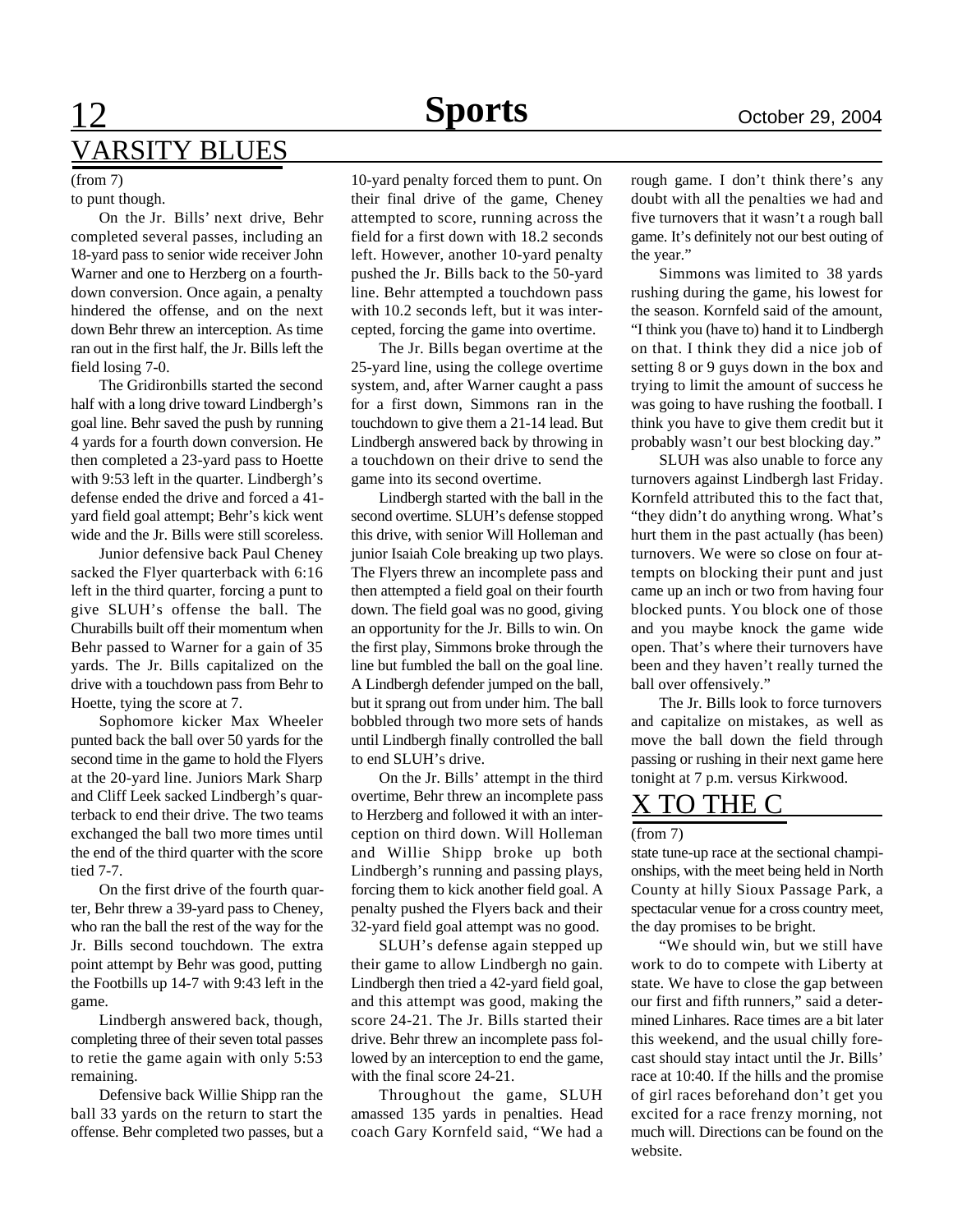#### LOU

some time in the spring, about a month before Spring Fling. STUCO wanted the weather to be warm enough to comfortably hold a beach volleyball tournament outside.

STUCO also made a brief announcement promoting the Blood Drive that occurred on Tuesday, Oct. 26.

Senior Ryan Tandler then opened the forum, with a question regarding the scheduling of the Fall Festival. Tandler wondered about rescheduling the festival earlier than March. STUCO Vice President Tim Heafner stated that STUCO wanted to have the beach volleyball tournament, and that it would be difficult to hold during cold weather months.

Senior Brad Tissi was next to hold the floor. He told all in attendance of the Pulse's revival after school last Friday (See story, page 2).

A student then asked STUCO to formally address the situation regarding former Religious Commissioner Marty Wilhelm, who was placed on disciplinary probation. STUCO directed the question to STUCO moderator Brock Kesterson. Kesterson stated that, according to the STUCO constitution drafted in the spring of 2003, a STUCO member is dismissed from his position when placed on disciplinary probation. However, Kesterson said, Wilhelm is still "unofficially a part of STUCO" and that after a meeting between Kesterson and Wilhelm, both decided it would be best if Wilhelm continue his duties.

A student then brought up the topic of the SLUH-CBC fundraiser which took place during exam week. In past years, SLUH's and CBC's STUCOs have raised money, competing with one another over who could raise more money. This year, however, CBC did not participate.

"(The competition) has been dying down the last couple years," said Heafner. "We tried to (raise) a little (money) in the short time we could."

Despite no competition and little school awareness, STUCO raised \$325.

(from 1) STUCO Social Commissioner Mike Tangaro said that STUCO would have raised more money if they had started a week earlier.

> Senior Andy Kriegshauser then asked, because of the minimal amount of money raised, if STUCO planned to donate any money from their budget to charity. Secretary/Treasurer Dave Venker responded by saying that such a donation is already planned. The money will go to St. Matthew's Parish.

> Tandler then began a new topic, asking STUCO if anything was planned to encourage voter participation on Nov. 2. Tandler wanted to vote during school and be able to miss class time. Eggleston said that it is an "administrative issue" and that STUCO cannot do anything in that regard. He then directed the question to Principal Mary Schenkenberg, who was in attendance.

> Schenkenberg said that it should not be necessary to miss class time, and that students can vote either before or after school. "(Finding time to vote) is a problem that everyone faces," she said, and that if someone could get to their polling place and back in 45 minutes, and if they have a free period, it is possible they could go then. However, they would have to talk to Vice Principal for Student Affairs Eric Clark about their situation. After the voting issue was settled, STUCO's first quarterly forum concluded.

> "I don't think there were that many people there. I think we can do better in terms of participation. Overall, I think, people brought up points and they were discussed," said Heafner of the first forum. "I think they will get better in the future."

> "I'd like to see more people come," said junior class Religious Commissioner Dan Finucane. "In the future we need to try to get as many students there as possible because a lot of important things were discussed."

> The next STUCO forum will be held on Dec. 2.

### A DEAR FRIEND

#### (from 9)

while now, and I think that it might be the next wave in many of the smaller Jesuit communities. This situation is special and was approved by the Father General in Rome for this year to see how it goes," said Bergin.

Bergin continued about Cummings, "He's a good common superior and fosters the growth of both the heart and mind. He encourages and helps with more interaction between the two communities, including common masses. We (the Jesuit communities) have always been close before, and we are all good close friends. There is some rivalry among the students at both schools, but there has never been any among our communities. Once the idea (of a common superior) was raised, it just made sense. It's a good relationship because he respects us and our needs and we respect him and his leadership."

"I have been able to give so much to the SLUH community, and I just want to give DeSmet the same quality attention I have SLUH over many years," said Cummings.

#### TOUCH

#### (from 11)

bly help to curb the problem.

"What it comes down to is respect," said senior Greg Viverito. Viverito also thought that some of the problem comes from the fact that the freshmen have not had as much time to get to know each other as the seniors have, and that there is not the same bond of closeness.

Senior Brian Hubbard, the last student to speak during the meeting, suggested that the school repeat the Mix-it-Up lunch which was held during the 2002- 2003 school year. Hubbard felt that the lunch helped students eat lunch with people beyond their comfort circles and develop a mutual respect for one another.

Clark closed the meeting promptly at 8:30 p.m. Schenkenberg had the last words of the meeting, and, reprising the theme constant throughout the night, said that, in dealing with problems in the student body, "students make the difference."